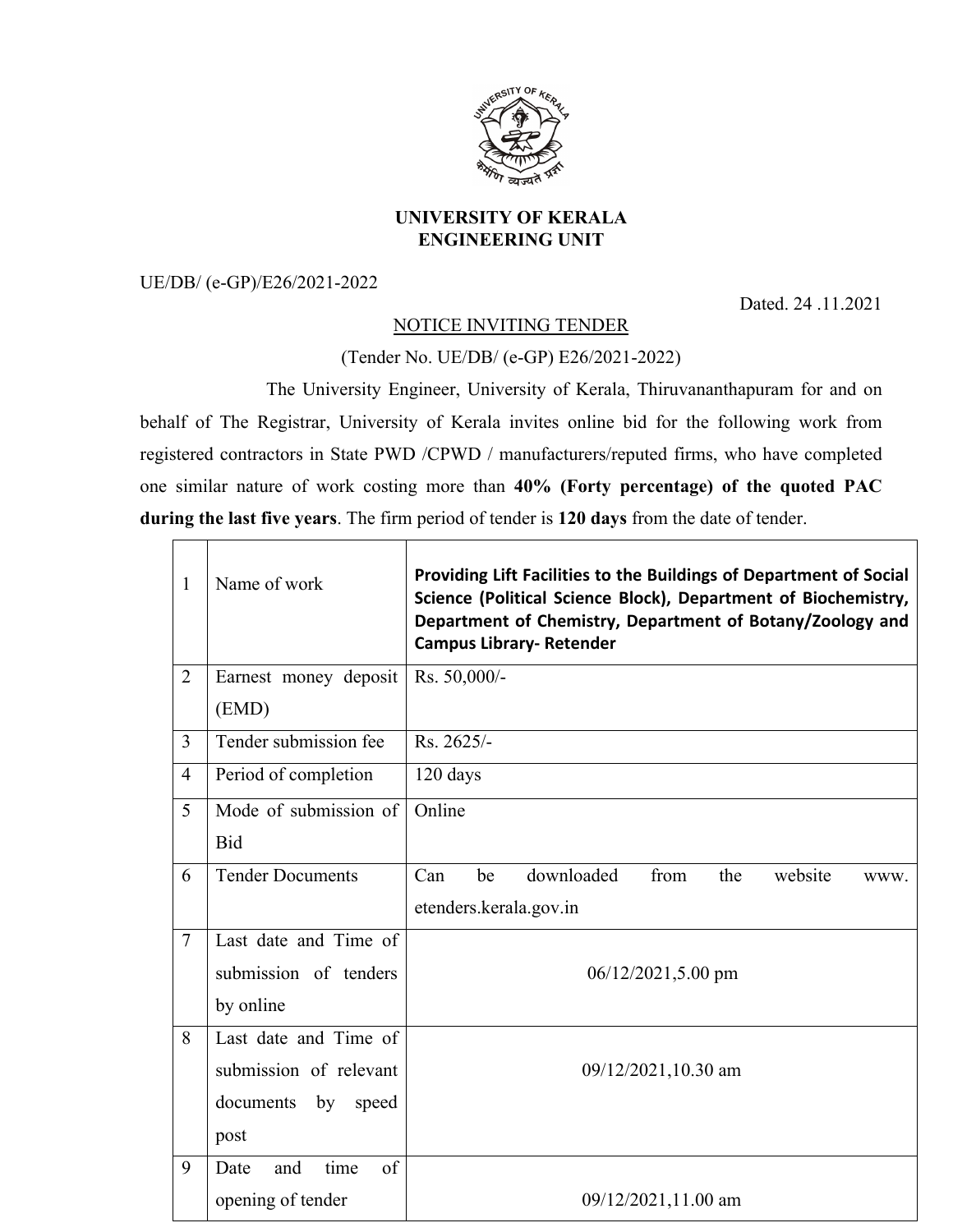|          | Estimate            | <b>PAC</b> | Rs 8035710/-                                       |
|----------|---------------------|------------|----------------------------------------------------|
| $\theta$ | (Excluding)         | GST        |                                                    |
|          | $(a)12\%$           |            |                                                    |
|          | Class of contractor |            | Kone/Johnson/Omega/Mitsubishi/Fujitech/Thysenkrupp |
|          |                     |            |                                                    |

General tender documents and tender schedule can be downloaded in A<sub>4</sub> plain size paper free of cost from the website www.etenders.kerala.gov.in. **Duly filled up and signed tender schedule along with relevant documents should also be sent to the Registrar, University of Kerala Palayam Thiruvananthapuram, Pin-695034**, by speed post so as to reach before the date and time specified. The cover containing the documents should superscribe the name of work, tender number, and last date of submission of tender.

Documents to be submitted along with bid through online/ speed post.

| SI.No | <b>Through online</b>            | <b>Through speed post</b>           |
|-------|----------------------------------|-------------------------------------|
|       | Scanned copy of valid            | Copy of valid registration          |
| 1     | registration, G.S.T certificate, | certificate, G.S.T certificate, PAN |
|       | <b>PAN</b> certificate           | attested by a gazetted officer      |
| 2     | Scanned copy of experience       | Copy of experience certificate      |
|       | certificate                      | attested by a gazetted officer      |
| 3     | Scanned copy of duly filled e-   | Duly filled e-payment requisition.  |
|       | payment form                     |                                     |
| 4     | Form of tender                   | Copy of Form of tender duly         |
|       |                                  | signed by the contractor            |
| 5     | Form 83                          | Copy of Form 83 duly signed by      |
|       |                                  | the contractor                      |
|       | e-Tender conditions              | Copy of e-Tender conditions duly    |
| 6     |                                  | signed by the contractor            |

The bids shall be opened at the date and time specified. Further details can be had from the office on the undersigned on all working days during working hours. The bidders are advised to submit their bid well in advance to avoid any kind of network issues. If relevant documents through speed post are not submitted with in time, the tenders will not be considered. The selected contractors have to produce tax invoice at the time of presenting the bill.

The undersigned reserves the right to reject any or all the tender without assigning any reason whatsoever.